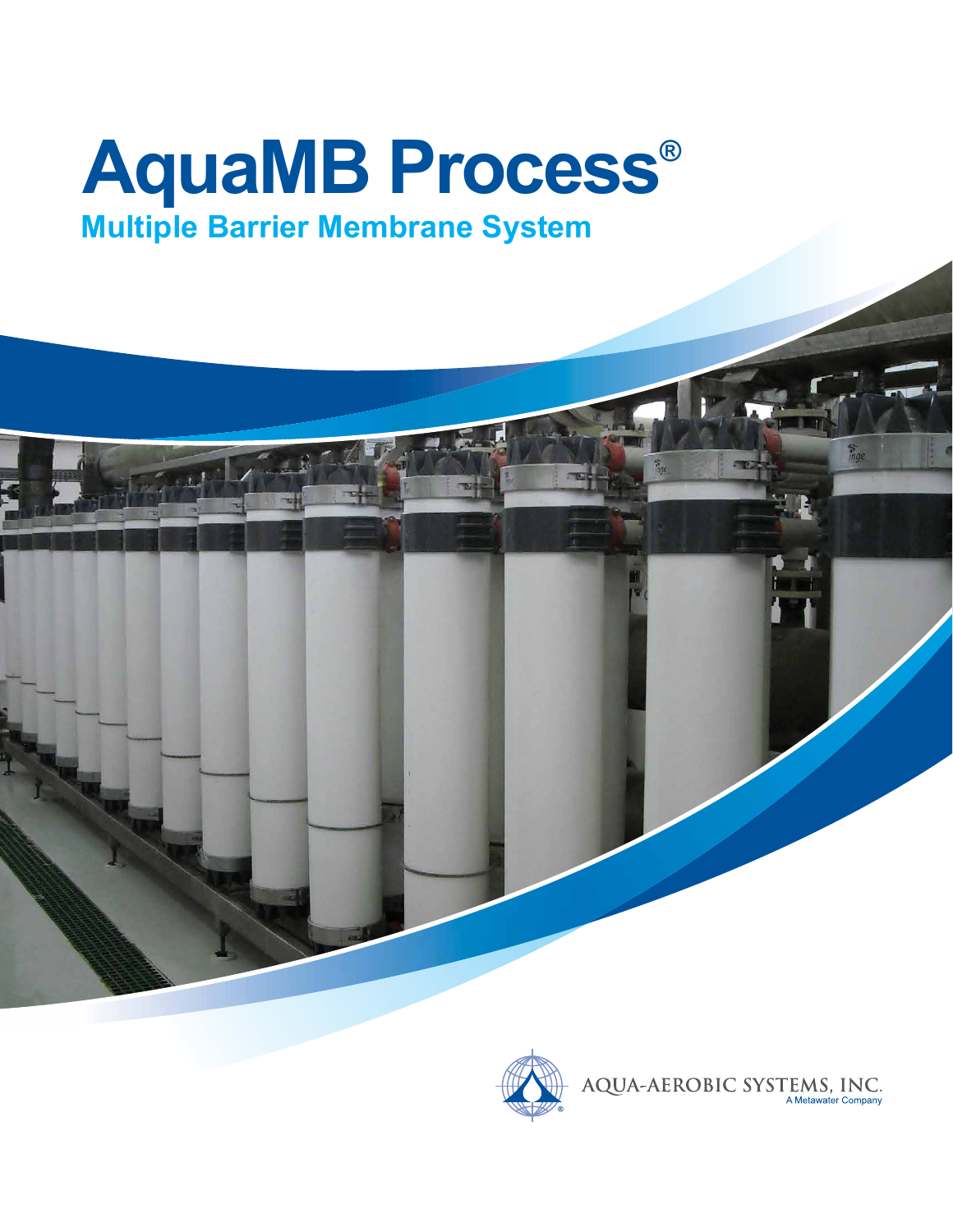# **AquaMB Process® Multiple Barrier Membrane System**

For more than 30 years, Aqua-Aerobic Systems has provided thousands of customers with state-of-the-art products and systems for the treatment of wastewater. Our knowledge and expertise in design and manufacturing, coupled with ongoing research and development, provides the end user with system integrated solutions for a comprehensive approach to wastewater management.

The AquaMB Process® is a multiple barrier system that integrates biological treatment and clarification with dual barrier filtration consisting of cloth media and external membrane separation. It is ideal for wastewater plants that require optimum performance and flexibility at the lowest life cycle cost. Compared to multiple unit processes and membrane bioreactors (MBRs), the AquaMB Process offers numerous advantages with the added benefit of single source responsibility.

## **System Features and Advantages**

- Flexible design and operation to meet current and future discharge requirements
- No secondary clarifiers or return activated sludge (RAS) lines with the AquaSBR® system option
- Fewer membranes and chemicals required than with MBRs
- Enhanced biological nutrient removal (EBNR):
	- Total nitrogen (TN) < 3 mg/l
	- Total phosphorus (TP) < 0.1 mg/l
- Superior solids reduction:
	- Total suspended solids (TSS) are non detectable (ND)
	- Turbidity < 0.1 NTU
- Alternate discharge points
- Bacteria and virus reduction:
	- Bacteria > 6 log removal
	- Viruses > 4 log removal
- Low energy consumption
- Low cost of ownership
- Comprehensive process guarantee



### **First Barrier Nutrient/TSS Removal <b>Dual Barrier Filtration**

The first barrier of the AquaMB Process is a biological treatment system, either an AquaSBR sequencing batch reactor or an AquaPASS® phased activated sludge system. Both systems include an Aqua MixAir® system for separation of aeration and mixing, using an AquaDDM® direct-drive mixer in combination with an aeration source to promote anoxic/aerobic and anaerobic environments for BOD and nutrient removal, as well as low TSS. In addition, solids reduction is accomplished through the use of a decanter (AquaSBR) or separate clarifier (AquaPASS).

### **Typical Application**

- 0.4 MGD Avg. Daily Flow, 0.8 MGD Peak Flow
- Replaced lagoon system to meet stringent regulatory agency requirements of BOD 2 mg/l, TN 5 mg/l, TSS 2 mg/l and TP 0.1 mg/l
- Treatment scheme includes a 2-basin AquaSBR sequencing batch reactor system followed by a 2-disk AquaDisk® cloth media filter and external membranes housed in adjacent buildings
- Discharges into nearby St. George Bay, which is utilized for sensitive aquaculture
- Handles variable flows and loads due to seasonal tourism

The second barrier of the AquaMB Process provides OptiFiber® cloth media filtration in an AquaDisk or AquaDiamond® mechanical configuration. The cloth media is designed to maximize solids removal over a wide range of particle sizes.

The final barrier of the process provides ultrafiltration for additional solids reduction and bacteria and virus removal with external membrane modules. The membrane modules offer easy access, automatic in-place cleaning, and do not require the air scouring that most other membrane systems need.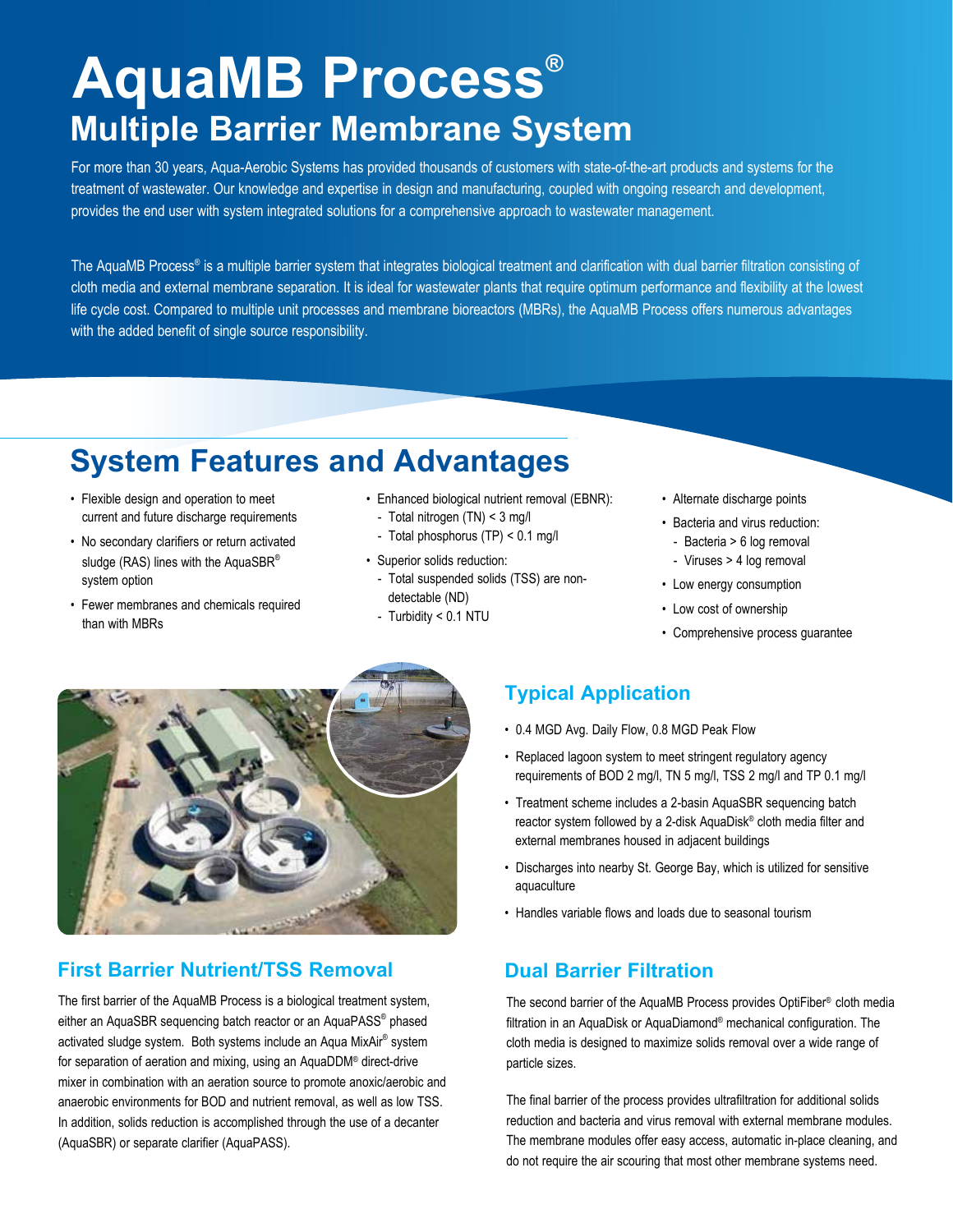# **AquaMB Process® Phases of Operation**

The multiple barrier concept of the AquaMB Process provides enhanced nitrogen and phosphorus removal in the biological reactor, allowing anoxic conditions not easily attainable with MBRs that recycle oxygen-laden water from the membrane tanks. With the biological process facilitating settling and decanting/clarification, high quality effluent is discharged to cloth media filtration (CMF), which in turn provides a low-solids feed to the membranes.

The multiple barrier layout provides the flexibility to treat different flows through each of the three systems, minimizing cloth media and membrane area and the backwash/chemical requirements. The Operator can also elect to operate the filters and/or membranes on an 'as needed' basis.

### **Biological Process 1**



Flow enters the bioreactor where a series of independent phases promote biological treatment. Separate mixing and aeration devices allow the contents of the reactor to undergo biomass conditioning and nutrient reduction by alternating aerobic and anoxic periods. Following settling, supernatant is transferred from this first barrier to the cloth media filter.

### **2** Cloth Media Filtration



Flow enters the cloth media filter where TSS, turbidity, and particulate (insoluble) phosphorus are reduced to very low levels, achieving a high-quality effluent that can be used in many reuse applications. The filtered water is transferred from this second barrier to the ultrafiltration membranes.

## **Cloth Media Filtration Ultrafiltration Membranes**



Flow enters the membrane modules where low positive pressure enables the fluid to permeate the membranes, excluding fine particulates. Filtrate is directed to final discharge or a reuse application.

## **IntelliPro® Process Monitoring and Control System**

The IntelliPro system is a personal computer (PC) based program that interfaces with the AquaMB Process via a network connection to assist operators in optimizing the treatment process of the plant and further reducing operating costs.

## **System Advantages**

- Real-time, online monitoring and control
- "Active Control Mode" automatically receives, interprets and proactively adjusts in-basin instruments and process variables including biological nutrient removal, chemical addition and energy
- Reduces the operator's sampling time
- Real-time and historical graphical trending of process parameters
- BioAlert™ process notification provides corrective action to eliminate operational interruptions and upsets
- Assists in the optimization of enhanced nutrient removal
- Automatically regulates chemical addition to maximize nitrogen removal in the bioreactor and TSS/phosphorus reduction in the CMF and membranes.
- Online operation and maintenance support
- On-demand remote troubleshooting assistance